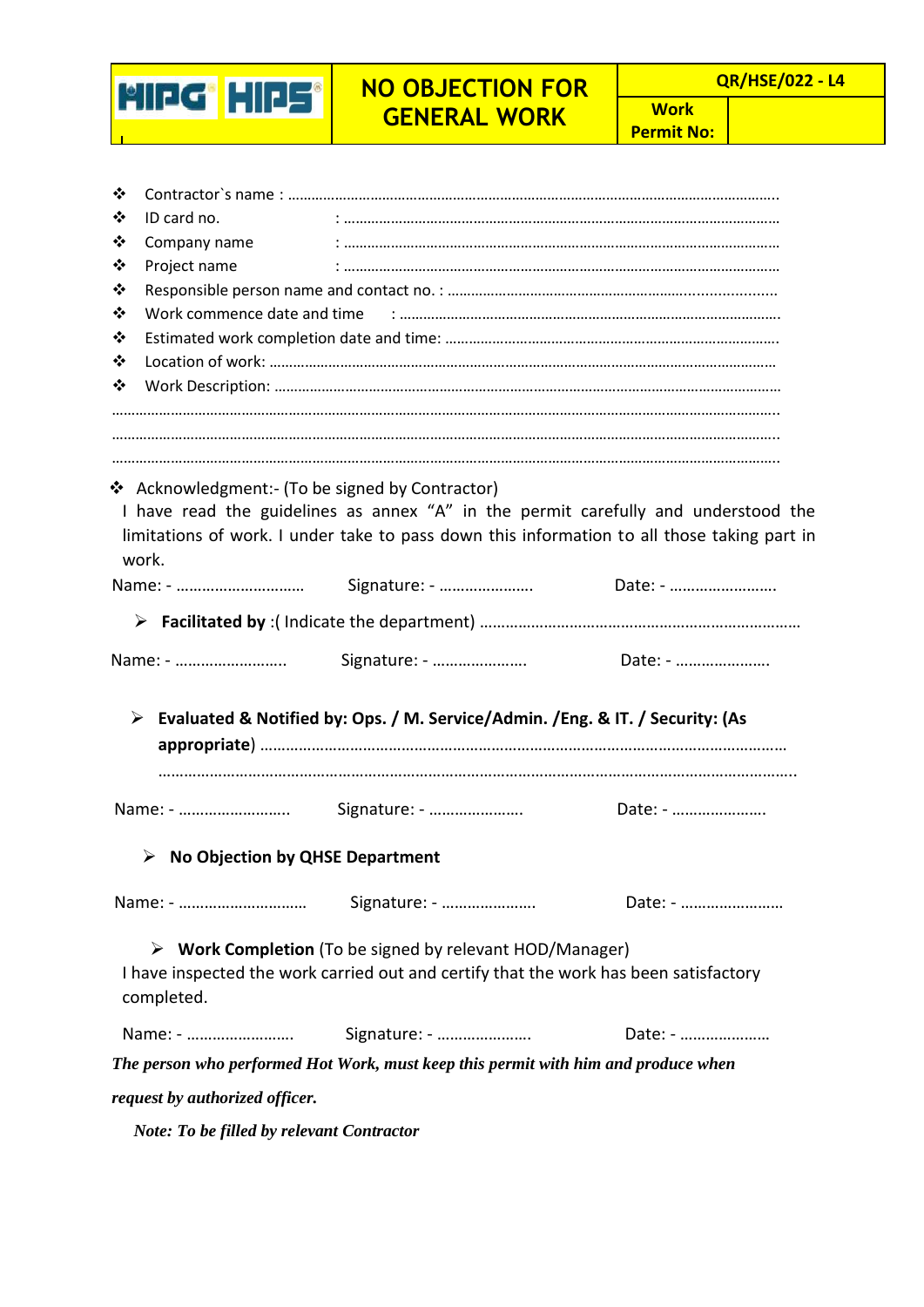## *Annexure "A"*

Every contractor must strictly adhere to the guidelines.

- 1. Every outsourced contract person should undergo the Safety Induction training conducted by HIPS - HSE Department and sign the acknowledgement.
- 2. It is a requirement of conduct a hazard identification risk assessment and all elimination or mitigation action to be completed for the identified hazards before commence the works.
- 3. Always should take necessary actions to protect the employees, stakeholders, customers and properties of HIPG/HIPS.
- 4. All equipment are to be in sound condition with holding required certificates.
- 5. Do not harm the environment of the HIPG/HIPS premises.
- 6. If an emergency situation (Including an accident/near miss) occurred please inform the ERU/HSE Department and security section.
- 7. It is required to obtain port entry pass prior to enter the port for every personnel and vehicles. It is required to obtain permission from Custom for any tools / equipment or goods bring inside the Port.
- 8. Explosive items or gadgets are strictly prohibited inside the work premises.
- 9. Every worker should wear standard personnel protective equipment and should be well aware about those items and their usage.
- 10. All employees must be well aware about the Fire Assembly Points and paths to the Fire Assembly Points.
- 11. Every contractor must strictly adhere to the driving limitations inside the Port and maximum speed should be 50 kmph.
- 12. All vehicles to be parked at the designated areas and all traffic rules to be adhered.
- 13. The person who performed Hot Work (Welding, Grinding, and Cutting etc.) should have a prior preparations and all the fire extinguishers must be align before the specific work. HIPS fire section be informed prior to commence the works.
- 14. Working above 2m heights –Need to adhere working at height safety standards.
- 15. Taking photographs or video recordings inside the Port is strictly prohibited.
- 16. All the garbage and waste should be disposed according to the standards. It should be separated as digest waste and non-digest waste and need to dispose designated bins placed at the designated locations. Construction debris should be removed from the location regularly in order to keep the area as a safe work place.
- 17. You are not authorized to enter the ships or restricted areas unless permission granted by relevant authority.
- 18. Smoking, chewing betel and using alcohol inside the Port is strictly prohibited. Designated smoking area to be used for smoking.